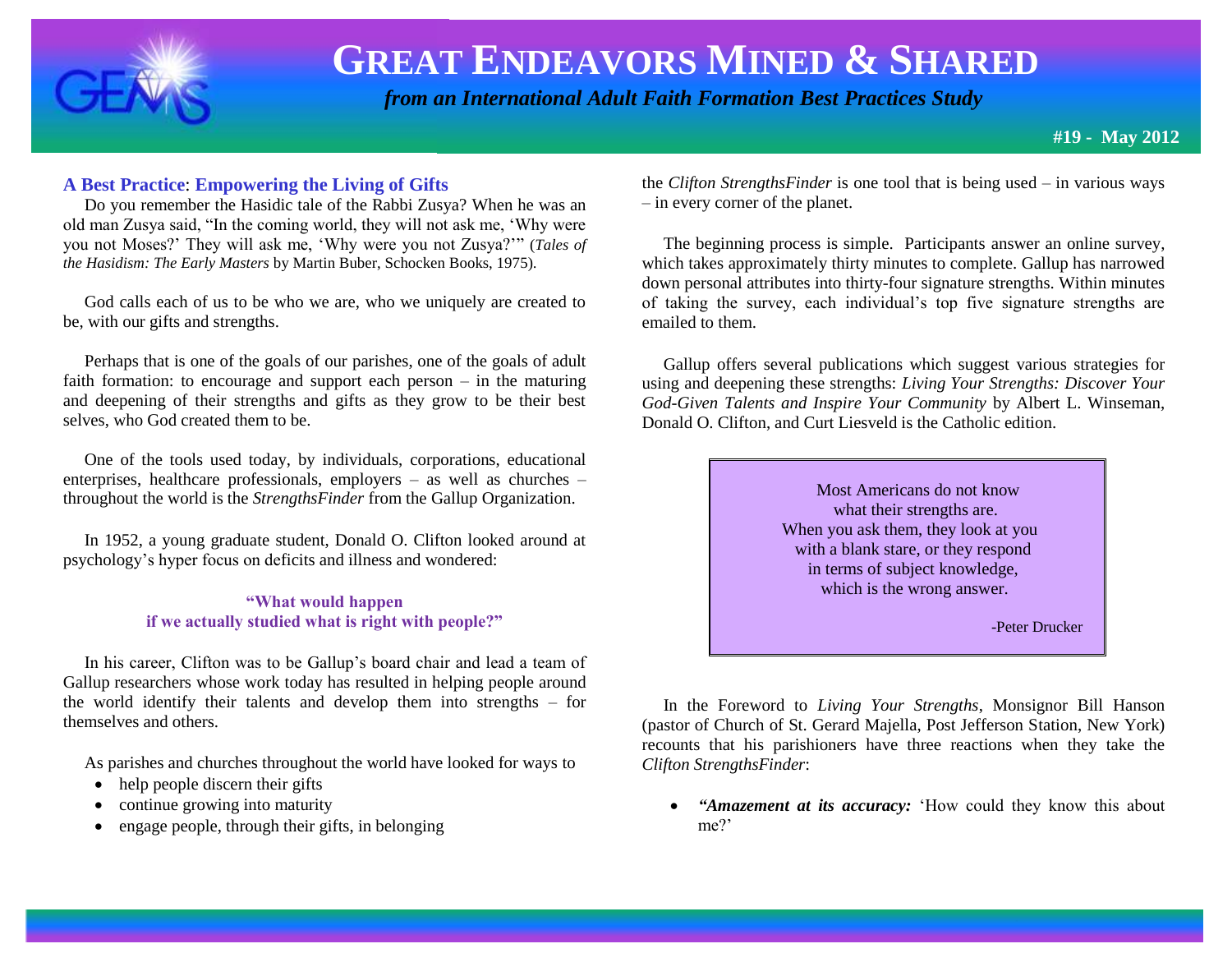- *Genuine surprise:* 'I always thought (or was told) that this particular behavior of mine was a weakness. I never thought of it as a valuable talent!'
- *Gratitude:* 'In the last three years since learning our Signature Themes, I have come to understand my spouse better than in the previous thirty years.' People are also saying this about their teenagers, parents, bosses, co-workers, friends and even people consider their enemies!"

 A description of how *StrengthsFinder* was used at the Church of St. Gerard Majella can be found in *Growing an Engaged Church: How to Stop Doing Church and Being the Church Again* by Albert L. Winseman (The Gallup Organization, 2007).

> Why are some congregations and parishes flourishing while others are failing? What makes the difference?

The difference is *engagement.*

 -Albert L. Winseman in *Growing an Engaged Church (Gallup Press, 2007)*

 *Clifton StrengthsFinder* is being utilized more and more in our parishes throughout our country (and beyond) to help people know, understand, appreciate and live their giftedness.

 Jean Fitzgerald, Pastoral Associate at the Church of St. Anselm, Chesterland, Ohio, responded to the **GEMS** best practice survey with the unfolding story of discerning and living giftedness in their parish.

#### **And it began simply…**

 The staff members of St. Anselm, having first learned about *StrengthsFinder*, became familiar with the process. Several of them, then, participated in the online inventory, discovering their Signature Themes.

 The pastor, Fr. Tom Sweany, especially, was interested. He and the staff realized the potential this held for each adult parishioner on their own faith journey.

 The staff invited speaker and facilitator, Dr. Dobie Moser, family counselor and strengths coach, to plan a retreat day on the topic **for the leadership** of the Church of St. Anselm and their cluster parish, St. Francis of Assisi, Gates Mills, Ohio.

 Members of the Parish Pastoral Councils and Finance Councils took the survey and participated in a large group training provided by a local speaker on strengths and engagement.

#### **The initial decision and planning…**

 The Parish and Finance Councils of both parishes were in-serviced together. Since St. Francis of Assisi was in the midst of an on-going stewardship process, they chose to continue using their existing ministries. St. Anselm Parish decided to pursue the strengths and engagement process and formed a short term (eight-week) Task Group to develop a proposal for applying the Strengths and Engagement Process at St. Anselm.

 The idea of providing parishioners with the opportunity to learn and live their strengths was based in the fact that people become more engaged in their church or organization when they contribute by sharing what they love doing. The hope was to increase the sense of belonging or engagement for the parishioners of St. Anselm.

 The Task Group's proposal was presented to the St. Anselm Pastoral and Finance Councils and implementation was approved.

 Within two months a new Strengths and Engagement Advisory Committee (SEAC) was begun. Membership was comprised of individuals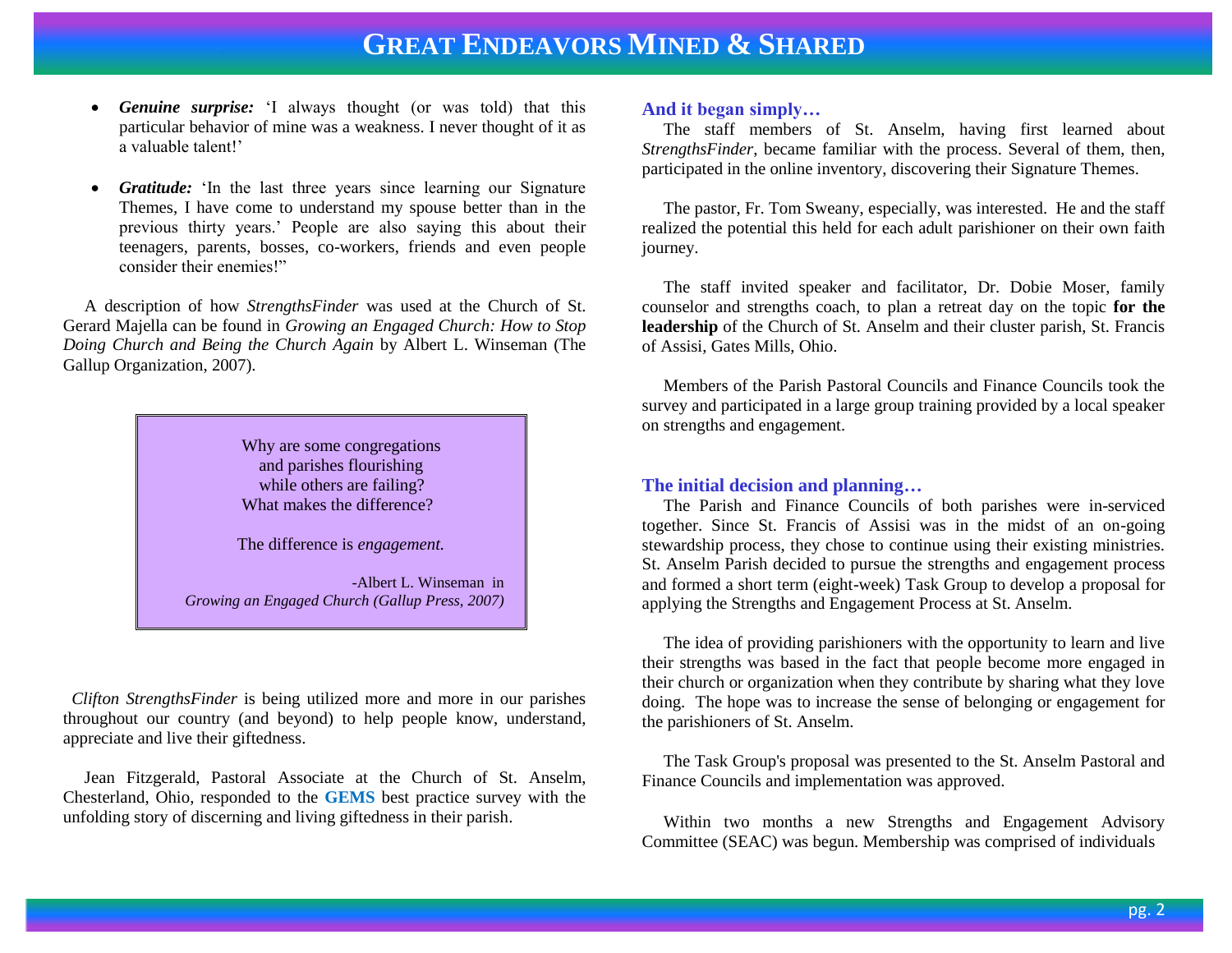representing:

- parishioners-at-large
- parish pastoral council
- staff

 SEAC's monthly mission was to implement and build upon the initially proposed plan. Their main purpose was to share the strengths concept with as many parishioners as possible and thereby increase engagement.

> **God has gifted us. Do we know our gifts?**

**Are we grateful? Are we using our strengths?**

 A Communications Committee worked simultaneously – alongside SEAC - to promote initial parish-wide events.

#### **To plant the seeds…**

 The first launch was scheduled for the Feast of the Baptism of the Lord during all the weekend liturgies. The Communications Committee began their enticing publicity with **progressive messages** for the whole community during the Advent/Christmas season.

 These short, progressive messages were hung on gift tags on a large wrapped (appliance) box in the gathering area during this time when gifts were on people's mind.

The messages were:

- *You are gift.*
- *You are gifted!*
- *Believe in your gifts!*
- *Your gift keeps on giving.*
- *God has another gift for you to be opened on January 10th.*

 *Seventy-five people have unwrapped the gift of their strengths.* 

> *(The photos of these seventy-five people were hung on the gift boxes along with their names and top five strengths.)*

 *Celebrate your Strengths and Engagement on January 21 from 6:00 – 9:00 PM.* 

> Go within every day and find the inner strength so that the world will not blow your candle out.

> > -Katherine Dunham

### **The Inaugural Launch – Part I**

On the Feast of the Baptism of the Lord, Fr. Sweany preached:

- on the value of living one's strengths
- sharing his own top five, and
- invited people to learn about their top five strengths.

 He explained to the assembly gathered for each liturgy that books were available after liturgy, if they were interested in learning their own strengths, delving into more of the reality of who they were – who and how God had created them to be.

 The book, *Living Your Strengths*, was available in the hall adjoining church. People were told the parish was accepting a \$10 donation for each book (they had been obtained at a bulk rate of \$15). Many made the donation.

**Three hundred people** obtained the book on this weekend.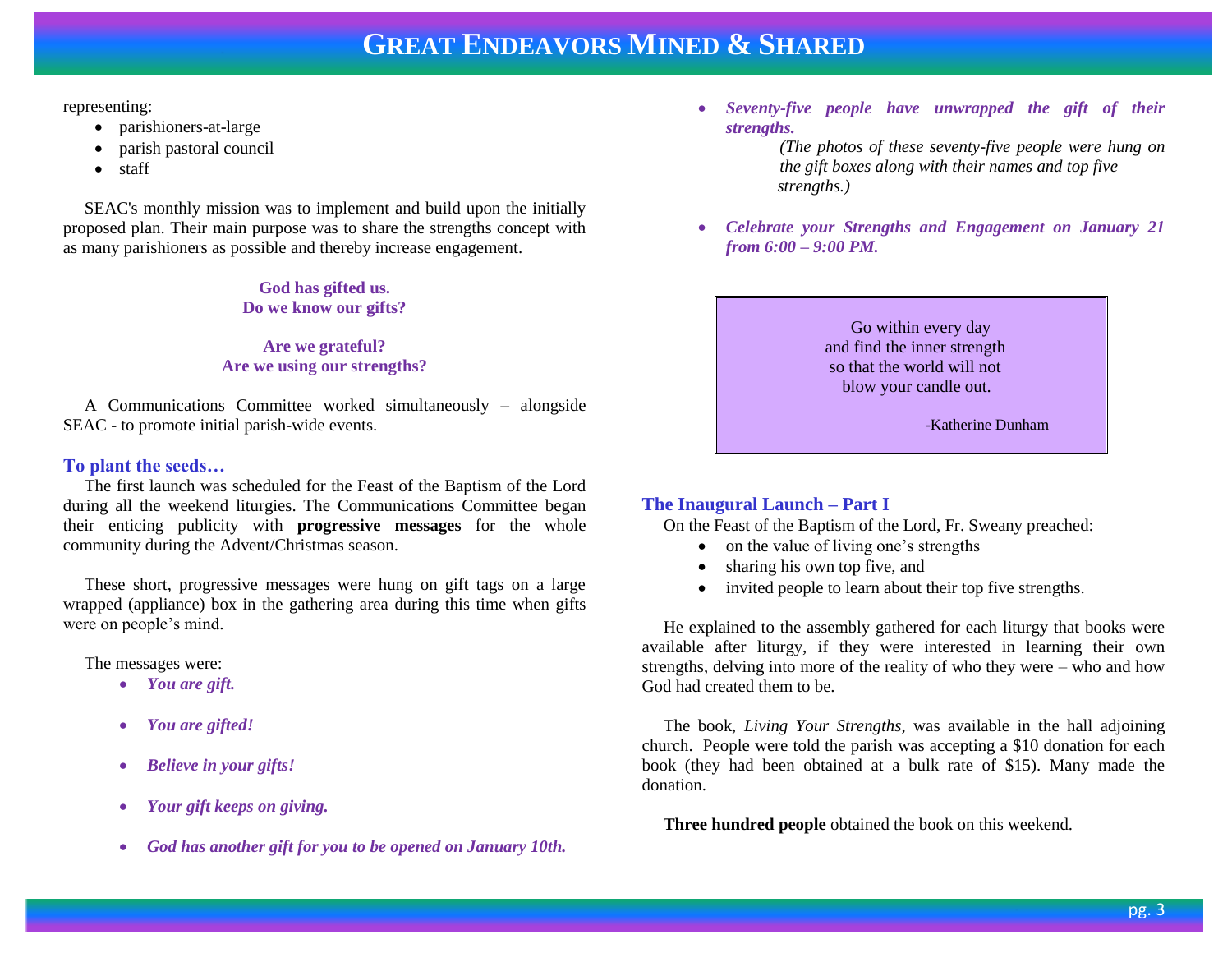A colorful detachable card accompanied each person's copy of *Living Your Strengths,* which gave them the information on the process:

### **Welcome to the StrengthsFinder Process at St. Anselm Parish**

- 1. Take the StrengthsFinder survey online, according to the directions in your book.
- 2. Then email your name and your top five strengths to the parish secretary.
- 3. Our parish secretary will enter your name and strengths in our parish StrengthsFinders database and create a name tag for you with your name and five strengths listed.

### **The Inaugural Launch – Part II**

 Ten days later every parishioner was invited to **a full-parish gathering** – an in-depth study of Strengths and Engagement.

 The Sunday before (the Sunday after the Baptism of the Lord), the presenter for that evening, Dr. Dobie Moser, Executive Director of Youth and Young Adult Ministry in the Diocese of Cleveland – and the facilitator who had worked with the parish staffs, spoke for two minutes at all the liturgies, inviting people to this gathering the following Thursday. One hundred seventy people registered.

 Since the evening began at 6:00 pm, a light supper was offered. This **provided a feeling of welcome and hospitality**, with many people sitting at random tables as they arrived and meeting new people.

 The evening was designed by Dr. Moser to assist participants in claiming and learning more about their top five strengths. In addition, he brought a welcomed theological component to the strengths process always adding that, as Catholics, the **greatest strength possessed by each of us, all of us, is our foundation in the Pascal Mystery** 

 Dr. Moser elaborated on the reality that while as children all strengths are available, the child develops preference; by the time a person is 15 years of age one's strengths are firmly wired.

 Parishioners participated in an exercise in **small groups discussing their strengths:** 

- whether they were surprised by them
- how the strengths were or were not affirmed in childhood or at work
- how they enjoy using them today

 A large group exercise followed in which the description/behavior of a particular strength was described. Participants were invited to place themselves around an imaginary "U" shape at the perimeter of the room:

- $\bullet$  one arm being "that's me to a T"
- the base of the U being "that's me sometimes"
- the other arm being "that is definitely not me"

 People came to know and value their own strengths, the strengths of others and that strengths are of equal value.

> I can do all things through Christ who strengthens me.

> > -Philippians 4:13

### *.***The Inaugural Launch – Part III**

 During the large group gathering, forms were provided for people to sign up to participate in one of seven **small groups** to further explore their strengths. Seventy people registered for one of these options during which they further explored their individual strengths.

 These small groups met for five sessions at different venues in the parish setting in a wide variety of timeslots. Parishioners who had done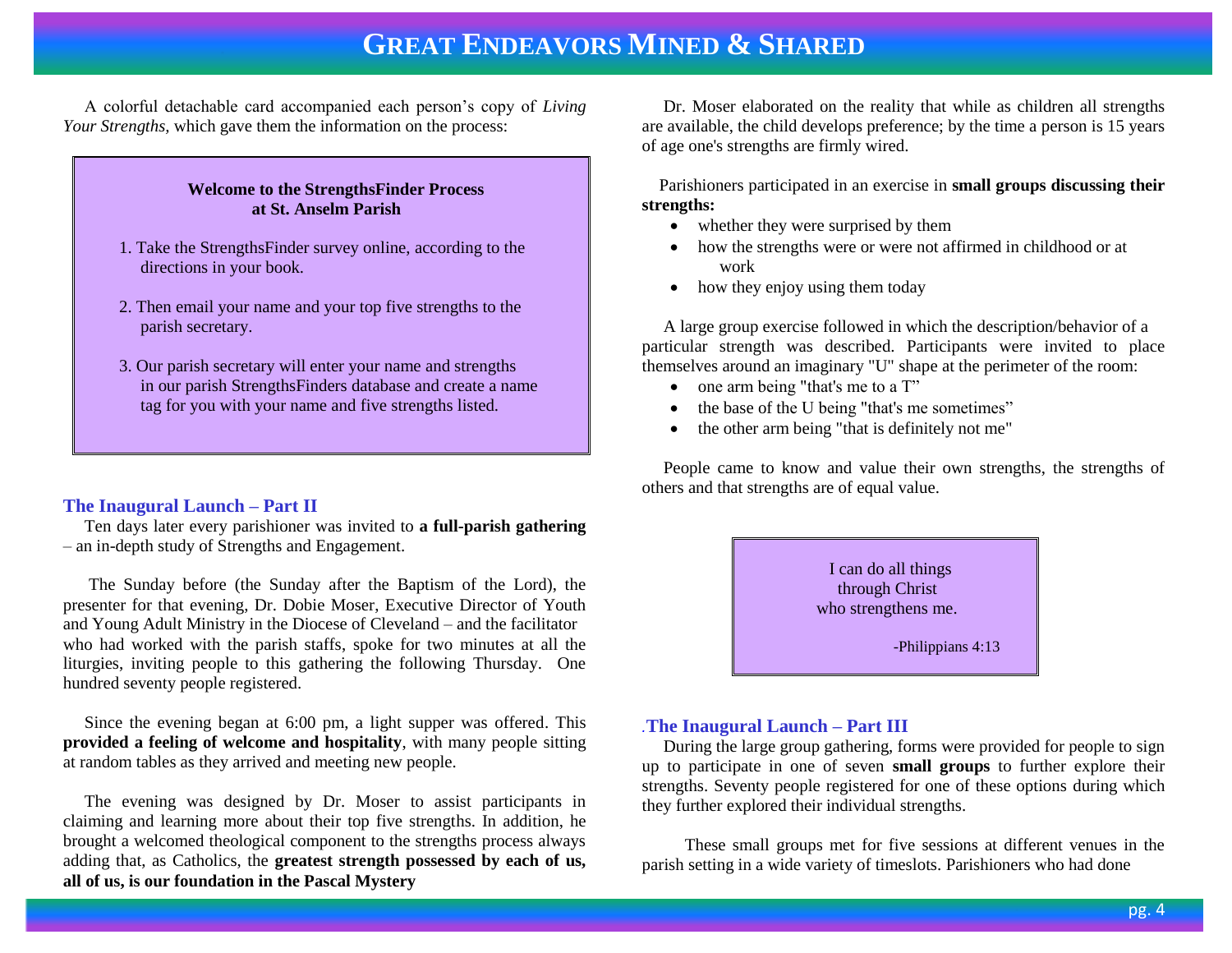facilitation in the past, e.g. at *Christ Renews His Parish retreats*, served as facilitators for the small group process.

The goals of these groups were to:

- help people become familiar with the strengths language
- affirm each other in doing what they do best
- look at further ways to become engaged in learning their strengths

 The groups used *Growing Stronger in Faith and Action* by Leisa Anslinger, educator and consultant. Leisa skillfully integrates theology and Church documents with a **focus on giftedness and stewardship** into each segment with extensive opportunities for faith sharing and dialogue.

 Recently this resource has been revised and expanded because of the experience of several parishes involved in strengths/engagement. The updated resource, *Knowing and Leading Parishioner Strengths,* is now available at [http://store.catholiclifeandfaith.com/guyopatoliit.html.](http://store.catholiclifeandfaith.com/guyopatoliit.html)

> "A spirituality of communion implies also the ability to see what is positive in others, to welcome it and prize it as a gift from God: not only as a gift for the brother or sister who has received it directly, but also as a 'gift for me.'"

> > - Pope John Paul II

### **The Motivation behind the participation…**

The Strengths and Engagement Process had been launched!

 As the staff reflected on some of the motivating factors for their parishioners:

 people were interested in learning more about themselves and becoming better at what they loved

- parishioners knew that seventy-five others in the parish had already learned about the process and discovered their strengths
- they knew that they would have fun while learning something new about themselves
- they were aware of how the pastor integrated his own strengths in his life
- persons who were not adept at computers were invited to come to the parish where a staff person would assist them in taking the online survey

### **The Continuation of Strengths and Engagement**

 Within an eighteen month period, Dr. Dobie Moser led three large group sessions with parishioners ranging in age from seventeen to eighty-seven. Participants learned that they are **much more effective** when **operating out of their top five strengths** vs. continuing to work hard at something for which they are not equipped.

 These large group gatherings were followed by the continuing cycle of small group conversations and exploration for all participants.

Individual Strengths Coaching was made available for parishioners who desired continuing the exploration even more deeply.

 A member of the parish's Strengths/Engagement Committee and Jean Fitzgerald (pastoral associate) received Gallup Coach training at a two-day workshop with Gallup's Dr. Curt Liesveld.

 That training day enabled the participants to understand more deeply who they are, because of their strengths, and to take responsibility for doing the best in the work they are called to do. The training focused on:

- strength recognition
- offering application of strengths at work, church, and in personal life

 Because of this staff experience and training, the parish **offered individual strengths coaching** to any interested parishioner who had participated in and completed the small group experience.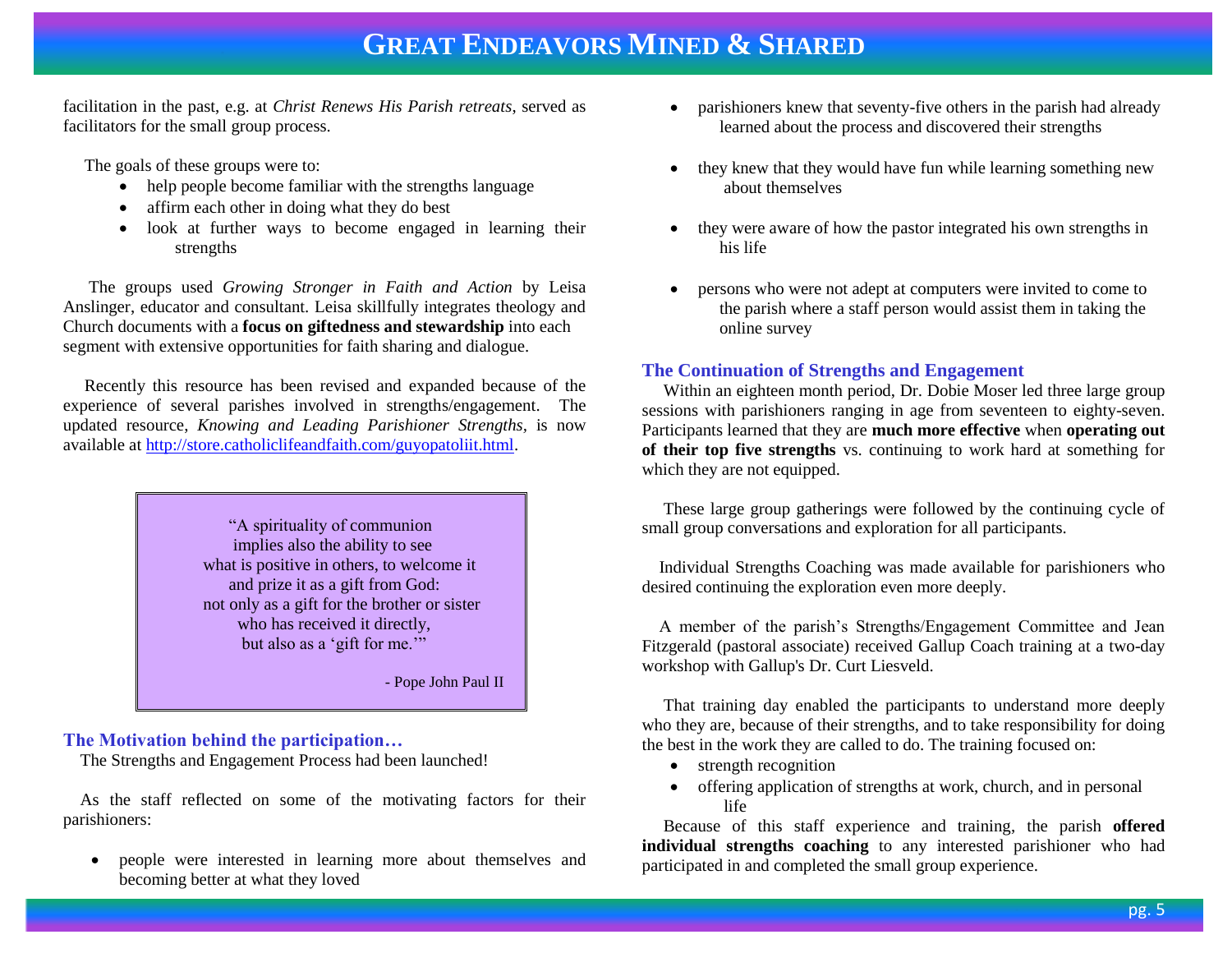#### **The Deepening of Strengths and Engagement**

 *Staying Engaged After Your Marriage*, a workshop building upon couple's strengths, has been offered twice, with enthusiastic participation from the married couples of the parish.

 Dr. Dobie Moser returned to lead these opportunities, helping couples focus on what is good and right in their marriages, their strengths, rather than whatever may create discord. Dobie integrated faith, media, and humor.

 Currently, the book, *Living Your Strengths*, is made **available to new parishioners** who are interested in identifying their strengths. This occurs at their Monthly Welcome Breakfasts. During these breakfast meetings, the process for doing the online survey is explained for them. The new parishioners are invited to email their top five strengths to the parish secretary. They are also given a parish phone number to call if they would like individual strengths coaching.

 Jean Fitzgerald, the pastoral associate, makes a follow-up call to all who have received books to discuss their strengths and answer questions. This opens the door to suggest parish activities or ministries which may be compatible with the person's strengths.

> Galllup's research tells us that we have a 1 in 278,000 chance of meeting someone in our lifetimes who has the same top five strengths as ourselves.

 We have a 1 in 33 million chance of meeting someone with our same top five strengths in the same order.

 We are each created truly unique in God's image, gifted to do something special, strengthened for the work of God's Kingdom.

#### **The Effects … from the View of Parishioners**

 Comments from various parishioners are illustrative of the impact of this process on all areas of their lives:

- "Learning my top five strengths **helped me understand myself much better**. It really opened my eyes as to why I do what I do, and especially the way I approach things in life. Understanding my strengths helped me to see that there are so many ways to approach a goal or a problem, and my way works for me, but others may not see a situation the way I do, and their way works better for them. But the end result is often the same. Many different roads can lead to the same destination."
- *One person had the unique experience of translating new strengths knowledge into a new profession:* "The Living Your Strengths program at St. Anselm Church was introduced at a time of real transition in my life. I loved what I had been doing professionally, but I recognized the need for a change to allow more time for my family and my personal emotional, physical and spiritual development. By naming my strengths, focusing on them and working with a coach and others who were realizing their strengths in their daily living, I continued to **ponder what would be the next step for my life**, and I knew it wouldn't be going back to what I had done before.

I recently was offered a position where the job requirements and list of responsibilities appear to be a restatement of my list of top five strengths! I was not actively looking for a new job, but when the opportunity was presented, I was able to recognize the potential of taking my career in this new direction.

I look forward to living out my strengths in my new career while continuing to allow myself to develop at home, in my church and personally. And I cannot help but to look for strengths in others and help them realize their own potential."

 "Learning my strengths **gave me a new framework to evaluate** my actions, desires, and disappointments."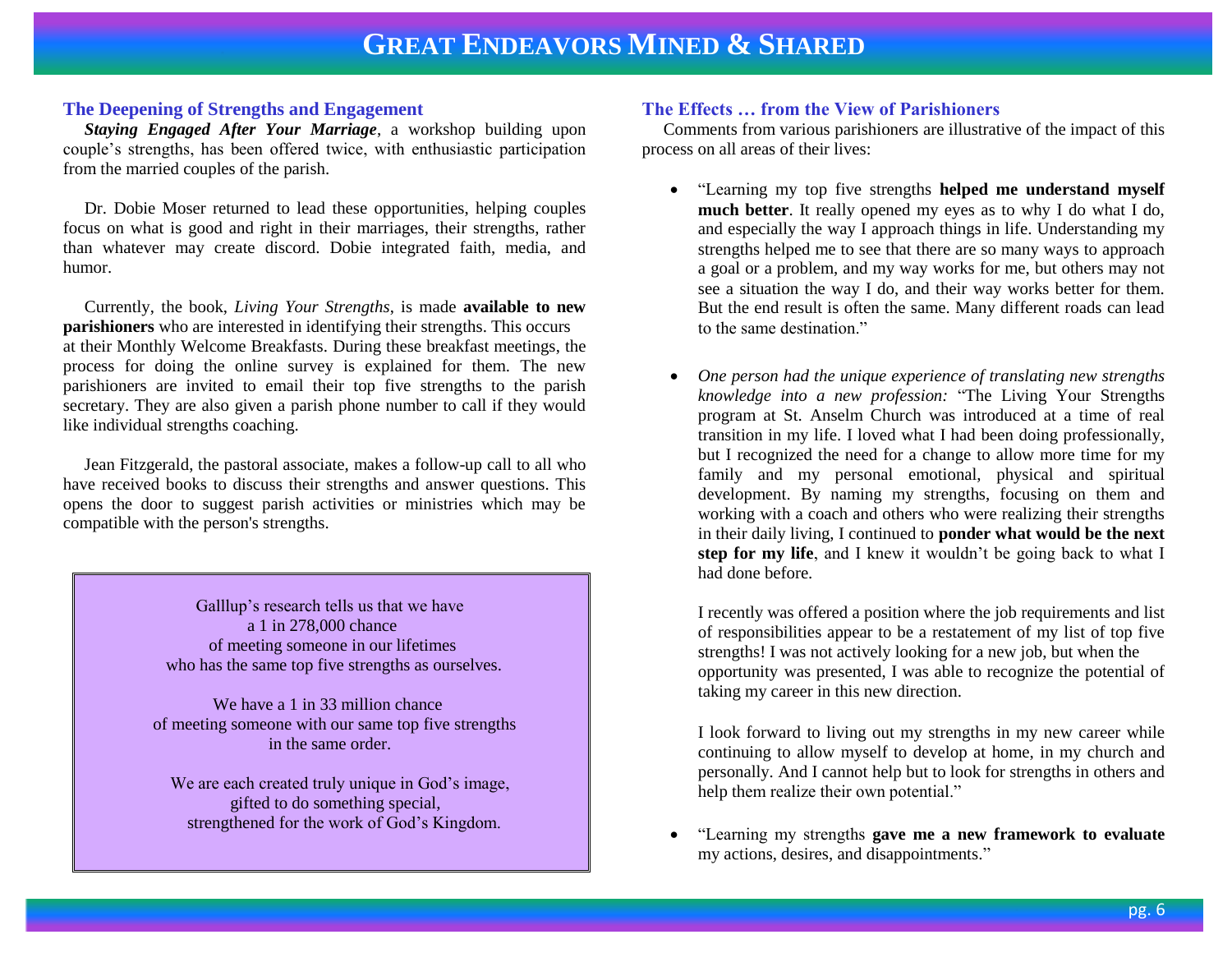- "The privilege of leading one of the small groups was a great way to **connect with others** and help them with the evaluation of their strengths."
- "My company uses strength finders as part of **improving the overall performance** of its people and the company. I have daily/weekly reinforcement."
- *Related to the Marriage workshops one parishioner states:* "It's definitely made me more tolerant of my husband. He's an activator, and part of that strength is, he won't quit until the problem is solved. So, that's why he spent 2 hours trying to dig out my daughter's car from the yard, when she had AAA. Or why he was at a friend's house until 1:00 am on a Friday night fixing a computer problem for them. When that strength came up for him, my jaw just dropped! That is so him, and **now I understand him better."**

 Can we harness our own gifts and talents as individuals and as a community to make the 'good news' live in our hearts and in our communities?

> -Bishop William F. Murphy in *Living Your Strengths*

#### **The Effects … from the View of the Staff**

 The pastoral staff of St. Anselm has several reflections concerning this on-going process:

- People are talking about their strengths.
- Staff members are more accepting of each other based on knowledge of individual strengths.
- Some parishioners have offered to share their strengths with the parish, although we made an effort to communicate that knowing their strengths **would improve their relationships at home, work, parish and world.**
- I recently searched to replace an Evangelization Committee member. In reflecting on possible candidates, I went to our Strengths Database searching for someone who had both "Belief" and "Relator" in their top five strengths. John's name surfaced, so I approached him one Sunday morning and explained the Committee and its mission. He smiled and his comment was simple, "I've often thought about wanting to reach out to others in faith."

The outcome of this encounter is that, John just attended his first Evangelization Committee meeting and has committed to serve a two year term in evangelization committee work. He will have ample opportunities to live his strengths by helping craft outreach to people who have drifted away or are otherwise inactive.

- Our staff **welcomes ideas** about how to continue to make our parish engaging for all age groups.
- We have found that learning strengths and applying them is not magic, it **requires tedious work and reflection.** The outcome of doing this work alongside our members is that, we find that, **people are validated in their giftedness**.

They choose to use *their own* strengths at strategic times and at other times to find someone with different specific strengths other than their own to help them reach a goal. Learning and living our strengths has been well worth the effort and parish engagement has increased as exhibited in the sense of belonging we witness:

- o in our Baptistry before and after weekend liturgies
- o in staff conversation and
- o at adult faith formation events